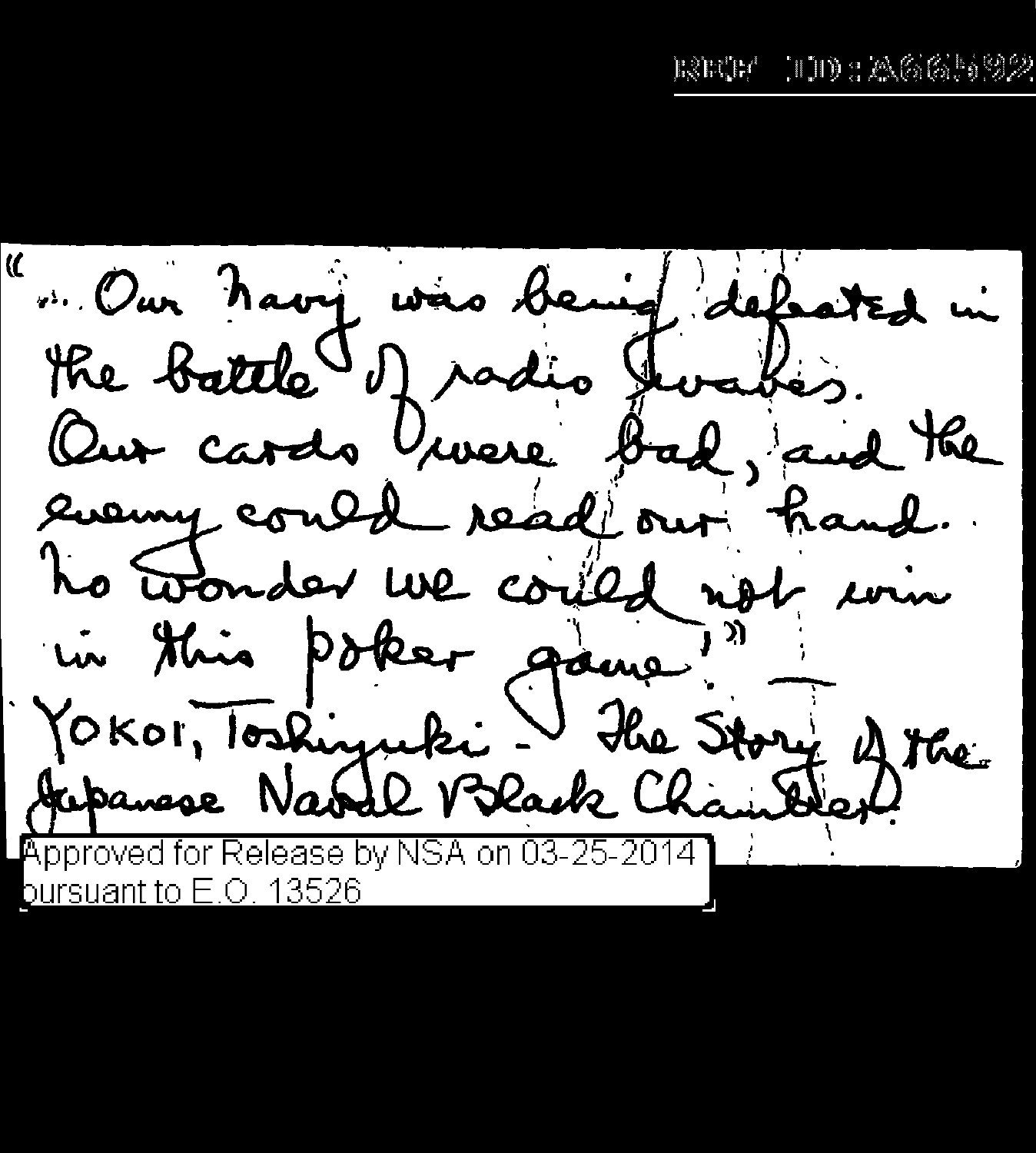್ತು

EXTRACT FROM: LECTURE ON COMMUNICATION INTELLIGENCE - Given at Naval War College, 2o August 1948, New Port, Rhode Island by Captain J. N. Wenger, USN, Deputy Chief of Naval Communications for Supplementary Activities.

Pages 46 through 59

#### EXPLOITATION

As prospective operating commanders your primary concern with communication intelligence is naturally its exploitation. A troublesome problem arose in this connection during the War. It is worth mentioning here because you may be confronted with this problem at some later date.

All knowledge and experience of war point to the necessity of exploiting every possible advantage. The temptation was, therefore, naturally very great in the heat of battle to use communication intelligence whenever it was available. This led to carelessness which quickly threatened to jeopardize the source.

In time of war the full value of communication intelligence cannot be realized unless operational use is made of it. However, when action  $\ddot{\phantom{a}}$ is contemplated, as a result of this intelligence, the possibility of compromising the source must always be forne in mind and this danger weighed against the military advantage to be gained. A minor advantage is never alone sufficient ground for risking the loss of a communication intelligence source.

The point of this principle is that most codes and ciphers are necessarily used over wide areas. A change by the enemy as a result of suspected compromise may therefore have far reaching consequences.  $A$ ; commander in seeking a minor advantage in one locality may deprive another commander elsewhere of a much greater advantage or deny the use of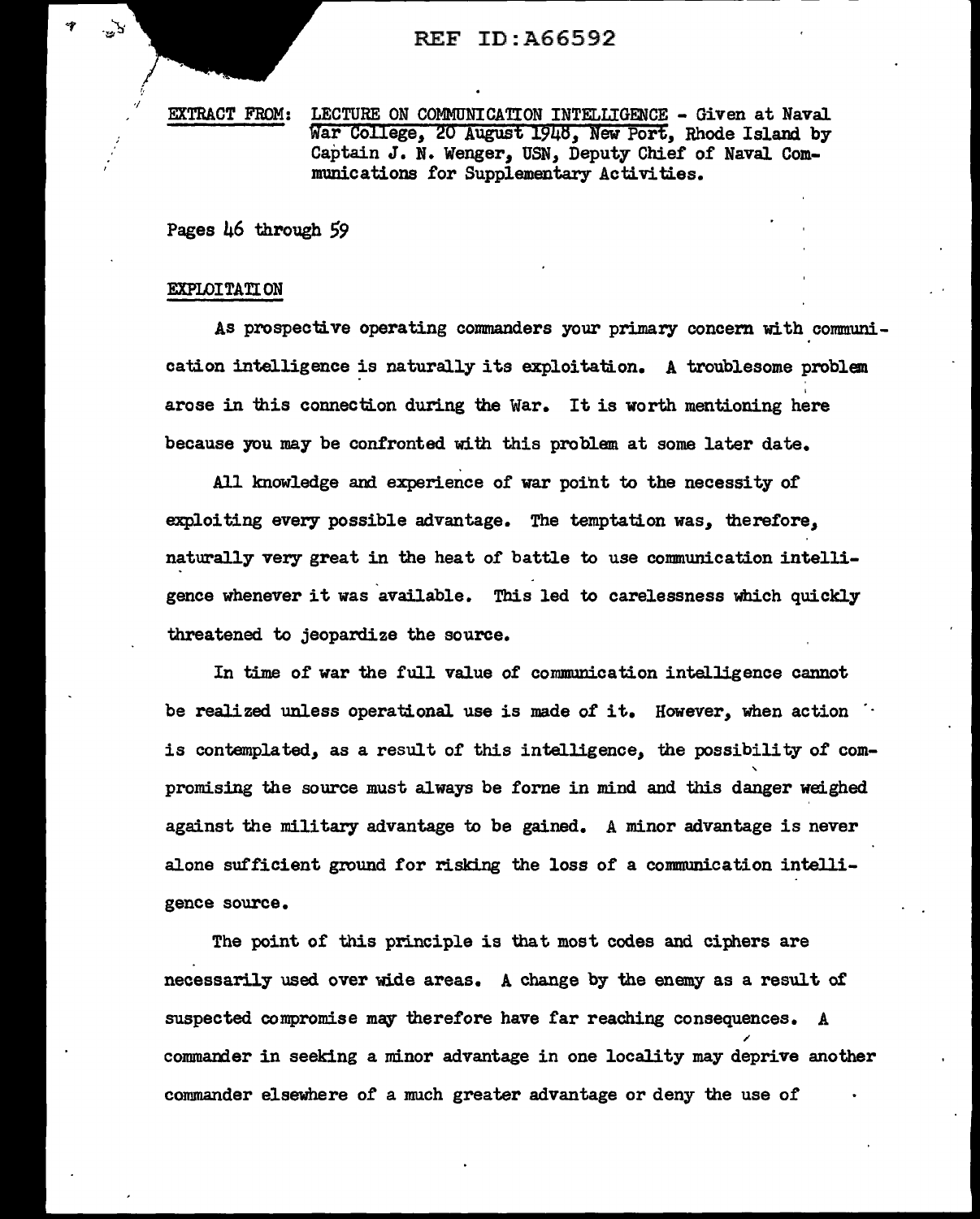communication intelligence in a subsequent major operation.

This indicates, of course, the great importance of coordinating operations, where practicable, with the intelligence situation. An example, with an odd twist, of the consequences of one actual failure to do this will illustrate this point. Plans were made, coordinated, and approved for a certain campaign in the southwest pacific. Subsequently the Air Force commander decided that use of a certain additional airfield would be helpful, and accordingly an attack was made on it by ground forces. Unfortunately the objective was overrun and an important Naval command ashore in the area was closely approached. Twelve hours later our forces realized the mistake and withdrew, leaving the headquarters intact, but meanwhile, the Japanese in the excitement of the moment had erroneously *0*  reported all their codes and ciphers compromised. Swift and sweeping changes were made by the Japanese. As a result, one of the most important operations of the Central Pacific, scheduled to commence three weeks later, had to proceed without benefit of the unusually complete intelligence which had been available just prior to this incident.

As a corollary to this basic principle of exploitation, cover measures should always be taken in the use of communication intelligence. When the decision is made to take action based on it, studied effort must be made to ensure that such action cannot be attributed to communication intelli-•, gence alone. When possible, such action must always be preceded by suitable reconnaissance or deceptive measures.

#### " BRIEFING

Special care must also be used in briefing aviators or other personnel engaged in missions or duties which might readily subject them to capture

0

 $\mathbf{2}$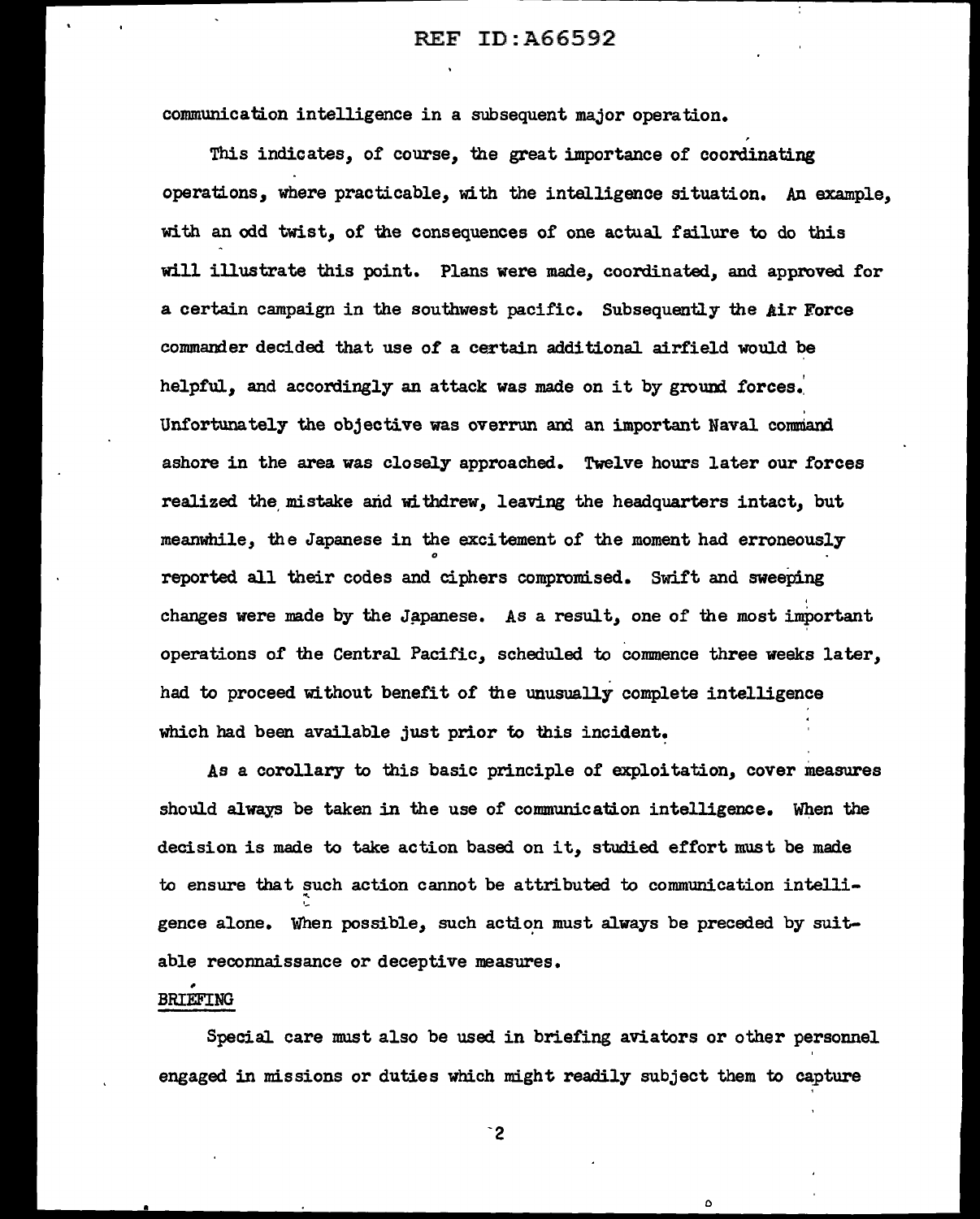by the enemy. Extreme pressure can be brought to bear upon such personnel if they fall into enemy hands, and it is both dangerous and unfair to burden them with secrets which they do not absolutely require.

Perhaps one actual incident will show the hazards involved. Communication intelligence was supplied to a task force commander, indicating the prospective movement of a certain Japanese force. The actual name of this force was included. Unfortunately, this latter information was passed on to pilots who were sent out on searches for this force. Some of these pilots fell into enemy hands, and, under severe pressure, revealed the details of their briefing. The Japanese were certain that the special name for their force could only have been obtained from their communications so they took evasive measures and thus denied us the advantage· that we had held.

In this case, it was desirable that the task force commander have all available information regarding the expected enemy force, but his more careful briefing of subordinates might have resulted in a far better conclusion to this episode. The essential needs of the pilots could have been adequately met by ordering them to search a specified area, with at most a general indication of the objective.

A little ingenuity in handling such problems will go far toward saving the goose that lays the golden egg. Whenever it becomes essential for operational reasons to divulge an item of communication intelligence under circumstances involving any extra jeopardy to the source, the information must be so disguised that it cannot be traced to the communication intelligence source alone.

*3* 

J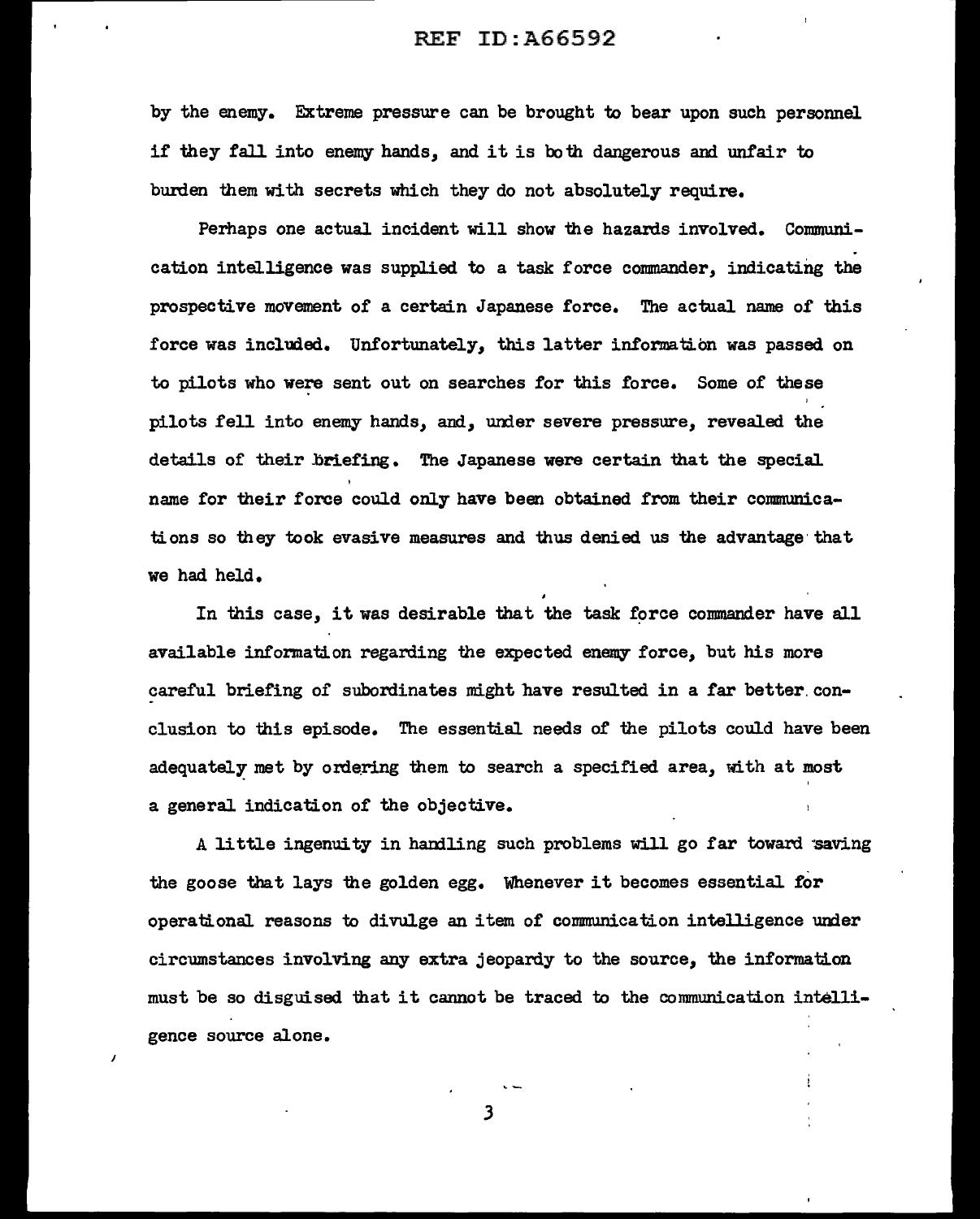## COORDINATION WI'IH OPERATIONS

There is another aspect of coordination between fleet operations am communication intelligence activities which should be mentioned here. For most effective results the communication intelligence effort must be carefully oriented to give optimum coverage of operations in progress. A vast volume of communications has to be scanned each day. In order to give precedence to the material of current importance, it is essential that those controlling the production of intelligence are constantly and fully informed of the current situation. Moreover, this knowledge is essential to the proper interpretation of certain intercepted material. For, example, when a sudden rise in enemy traffic is noted, it may be a reaction to some strike by our own forces or it may be the prelude to a strike by the enemy. Knowledge of our own movements permits correct interpretation accordingly.

At the beginning of the war, our communication intelligence centers had great difficulty in obtaining information concerning operations of our own forces. Operating commanders naturally had the same concern about disclosing their secret plans as we had about our secret plans as we had about our secret successes. Some of their reluctance also arose from a misunderstanding of our problems.

One actual example will illustrate the point. During the Guadalcanal campaign, Japanese observers were reporting, in a tactical code, movements of our ships in and out of local harbors. In solving the code, it was readily determined that certain code groups represented ships of certain types, but we were not sure which types they were. If we could only know the actual movements of our forces, this question could be quickly settled. When, however, a request was made for the information, it was denied on the grounds that it might influence our guessing. We received the informa-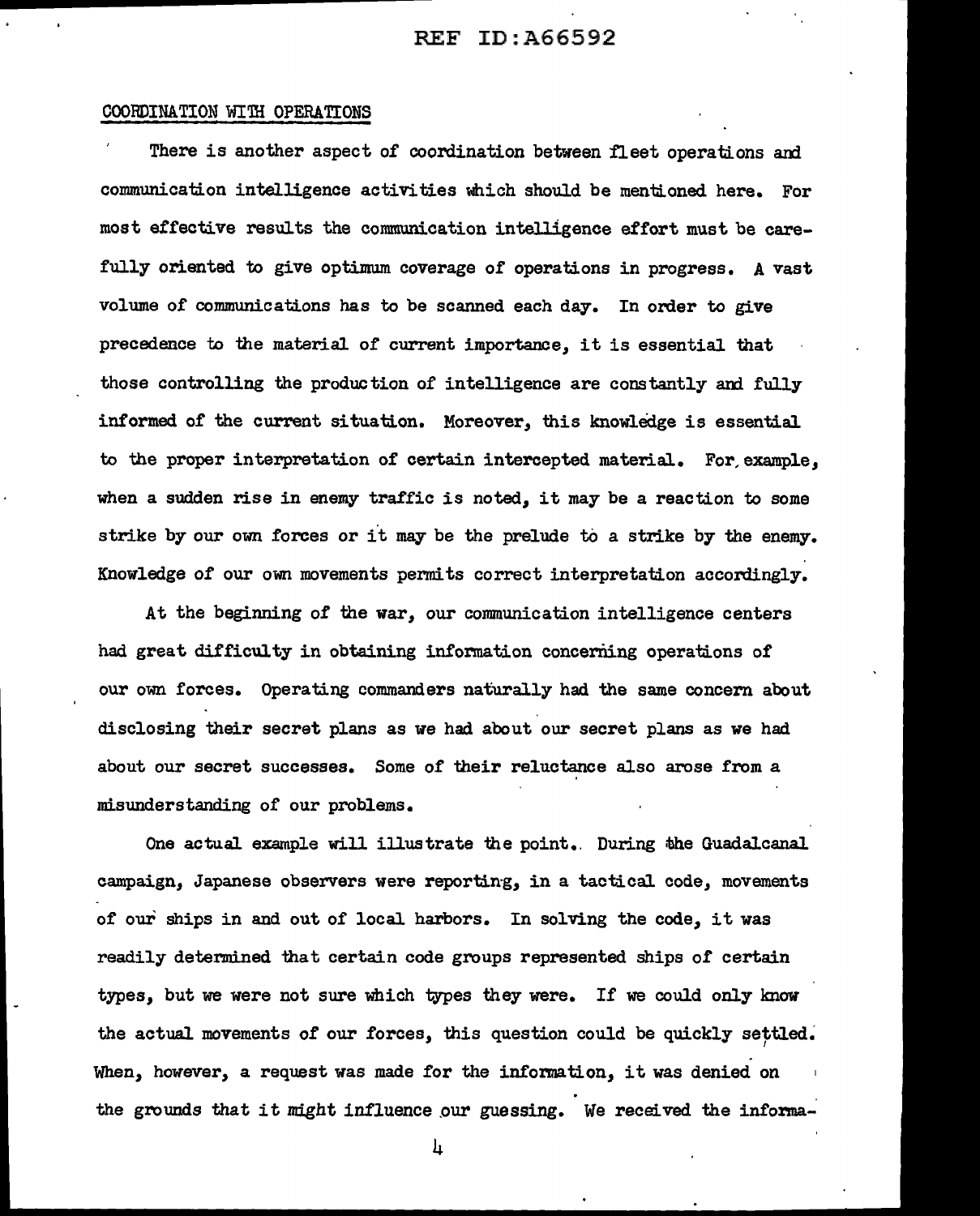tion only after pointing out that positive identification of these code groups for ship types, in these relatively unimportant, messages about our own movements, would enable us to be certain about them in far more important messages about enemy forces which might be intercepted later. INTEGRATION OF COMBAT AND INTELLIGENCE OPERATIONS.

A curious situation arose during the war which pointed to the necessity for close integration of combat and intelligence operations. As we captured enemy-held positions and sank enemy ships, the number of communicating stations decreased correspondingly. Since our ability to obtain communication intelligence was directly dependent upon the volume of enemy transmissions that could be intercepted, we were confronted with the paradox of haVing our intelligence efforts threatened with defeat by our own combat successes.

In the face of this difficulty, the aviators began to develop a great enthusiasm for knocking out radio stations, thereby aggravating the situa-" tion. We were quick, therefore, in our appeals to restrain them and fortunately succeeded in haVing their attention directed. to other targets before too much damage was done.

Normally the disruption of enemy land-line and cable facilities is .... much more effective than the destruction of radio stations. The former in will have three beneficial effects. First, more enemy traffic will be driven to the air where it can be intercepted; second, this traffic will then have to be encoded thus creating additional difficulties; and, third, the additional load on the radio channels will probably tax their capacity, thereby seriously delaying, if not actually preventing, the delivery of many messages.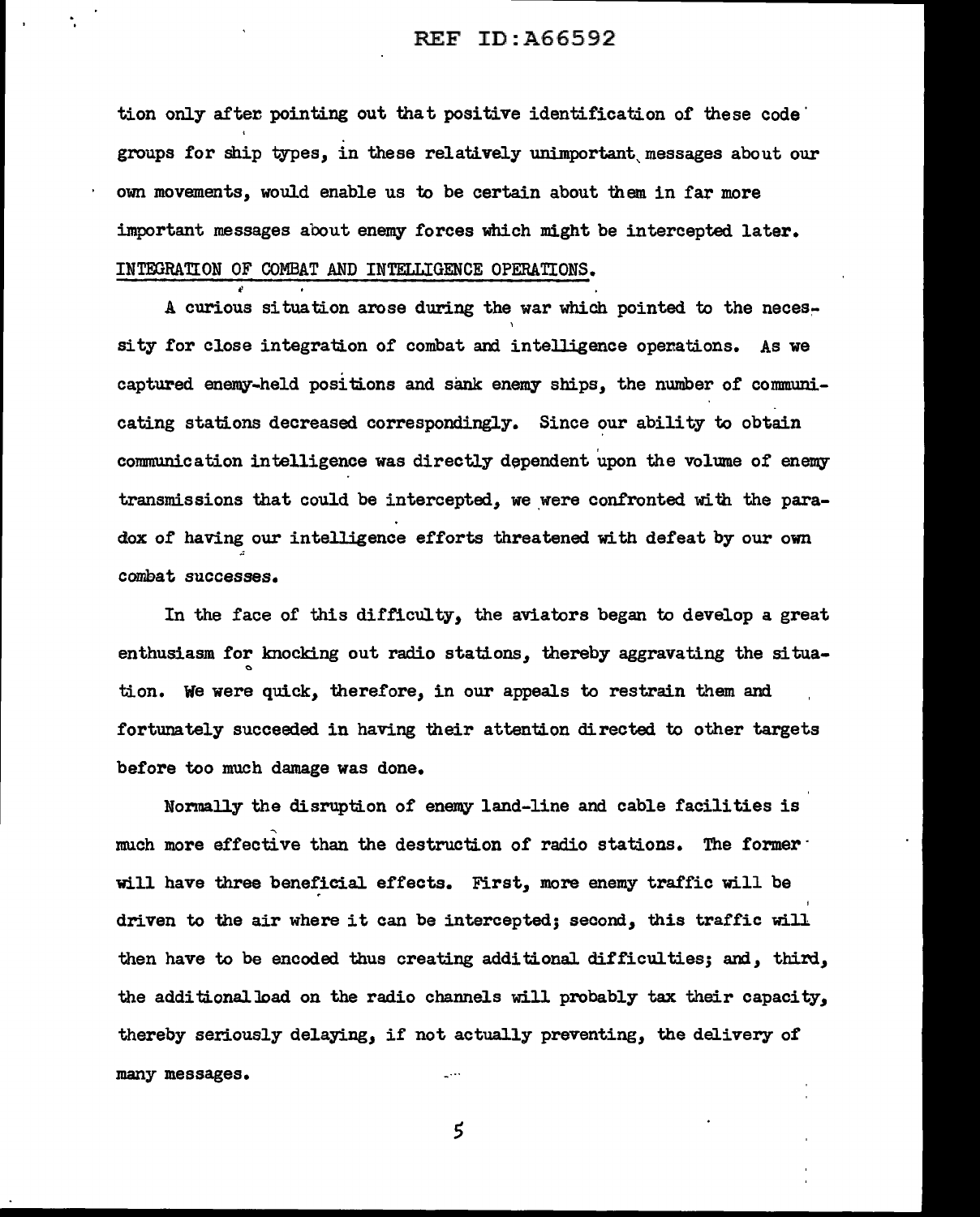In connection with the integration of combat and intelligence opera-. tions, it is especially important that intelligence officers understand the place of collateral information and captured docwnents in the production of communication intelligence. As in many other enterprises the more one puts in, the more one takes out. Much of the output, especially in the early stages of solution of cryptographic systems, is fragmentary.; It is frequently possible to fill in the gaps with collateral information, i.e. information from other sources, and thereby expedite solution. A . great deal of the work, particularly in the field of traffic analysis, is pure deduction. Information from other sources is of tremendous help in arriving at correct interpretations. In many respects, traffic analysis is like dead reckoning in navigation. The errors are cumulative. If, from time to time, we are able to obtain a fix of reliable information. from some other source, be it a prisoner of war, a captured document, or a reconnaissance photograph, we may be contradiction or confirmation check our course and proceed accordingly.

#### CONCLUSION

In the discussion which we have just had, I have tried to remove from communication intelligence the aura of mystery and romance which popular writers are in the habit of attaching to this subject. My aim has been to present it to you as serious problem. It is such a complex and comprehensive one that, in the time allotted, I could give you only a glimpse of the over-all picture. But, I trust that you have seen how radio is ' truly a two-edged sword. Without it, command cannot function, but its improper use may bring disaster, as it did to our enemies, or at least prevent the achievement of surprise, as it sometimes did for us. As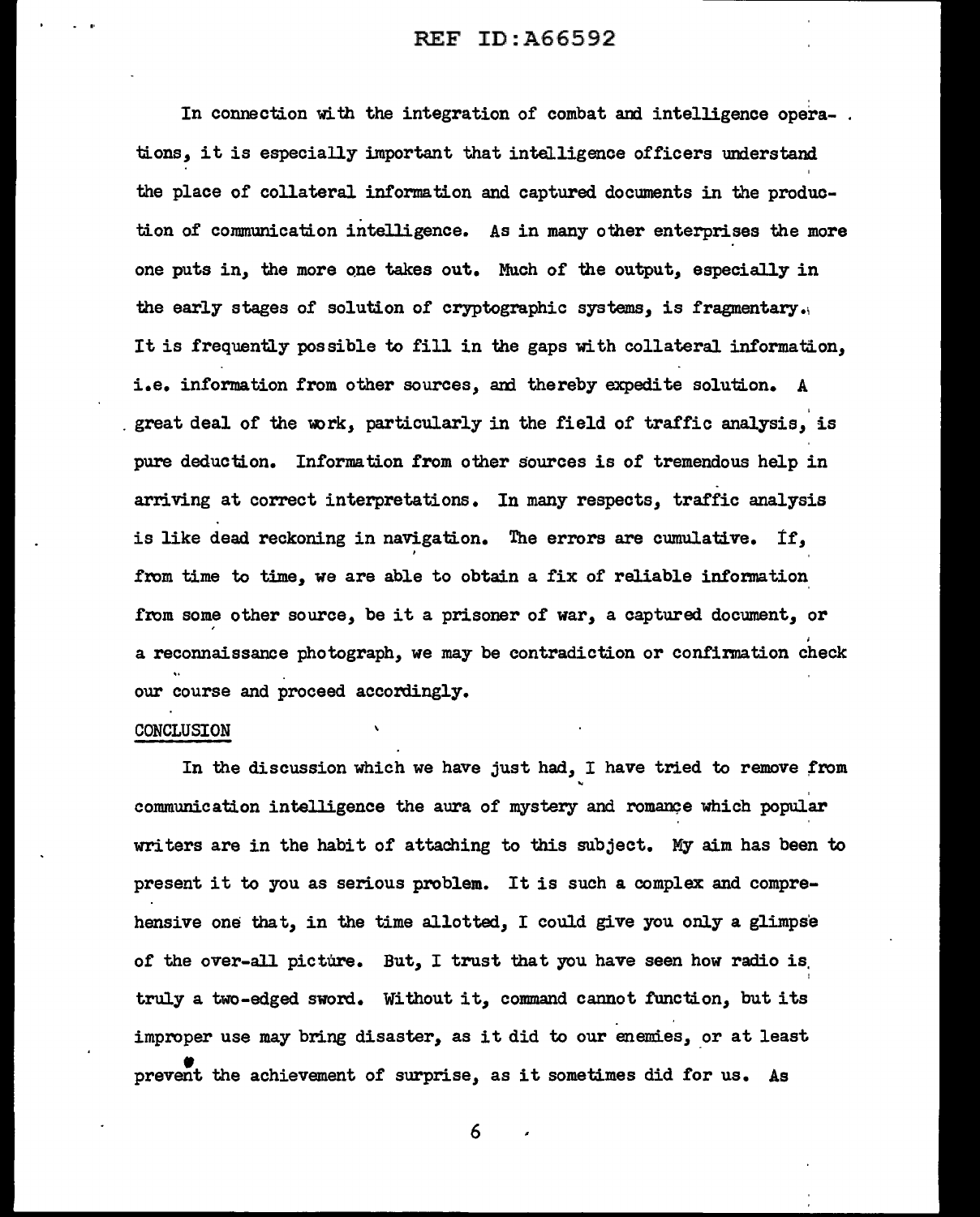someone aptly said. "If you use radio at sea you are very likely to attract a lot of undesirable company". Perhaps this knowledge may be helpful to you at some later date.

Above all. I hope you have gained some appreciation of the importance of communication intelligence to the future defense of our nation. With the advent of long range air fleets and guided missiles which can strike overwhelmingly and without warning, it has become obvious that peacetime intelligence is no longer merely a strategic protection, but a tactical one as well in the most literal sense. The devastation of the first atomic bomb crystallized this thought as nothing else could have done. It is now apparent. with a special clarity and urgency, that completely effective intelligence is imperative for the safety of our country, and effective intelligence, if the example of World War II can be accepted as a criterion, means in a large measure communication intelligence.

If our Nation is to be protected in the future, anticipation of attack alone is not enough, because attack may be too overwhelming to combat. In these times of total war, every field of national enterprise must be scrutinized for the slightest signs that may warn of hostilities. Troubles must be detected before they can gain the momentum that leads to war. This is the mission of intelligence, and especially of communication intelligence.

Intelligence is our real first line of defense. The smaller our military establishment, the greater must be our intelligence safeguards.

We are not alone in appreciating the future significance of communication intelligence. Other nations are taking increased measures for security and, in consequence, our difficulties promise to increase transmiously. In closing,

 $\overline{\mathbf{r}}$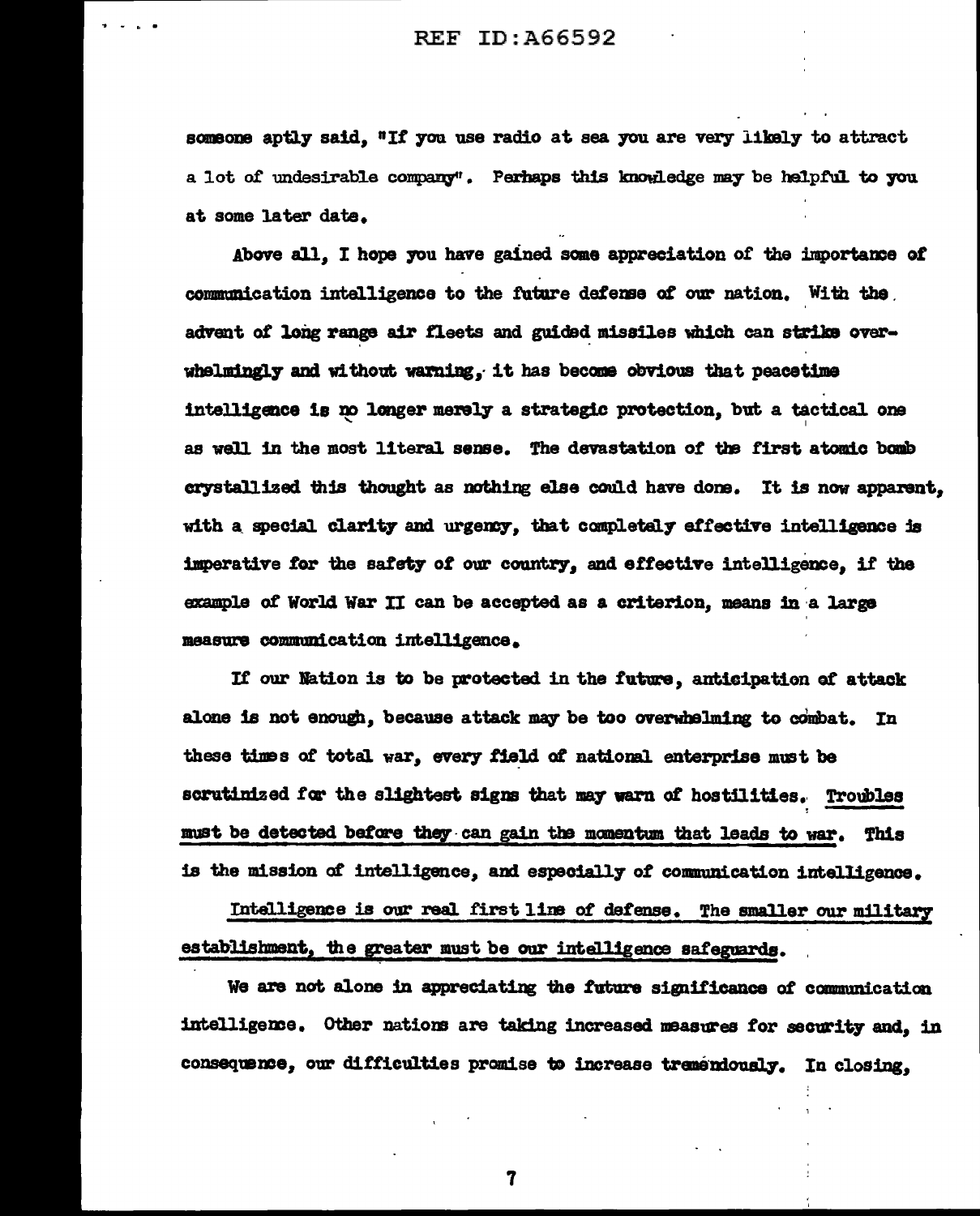may I, therefore, emphasize again the importance of avoiding unnecessary discussion of what has been revealed to you today. The Navy Department has refused to confirm or deny any press disclosures, and it is most advisable that this policy be supported by all who know the truth.

May I thank you for your very kind attention.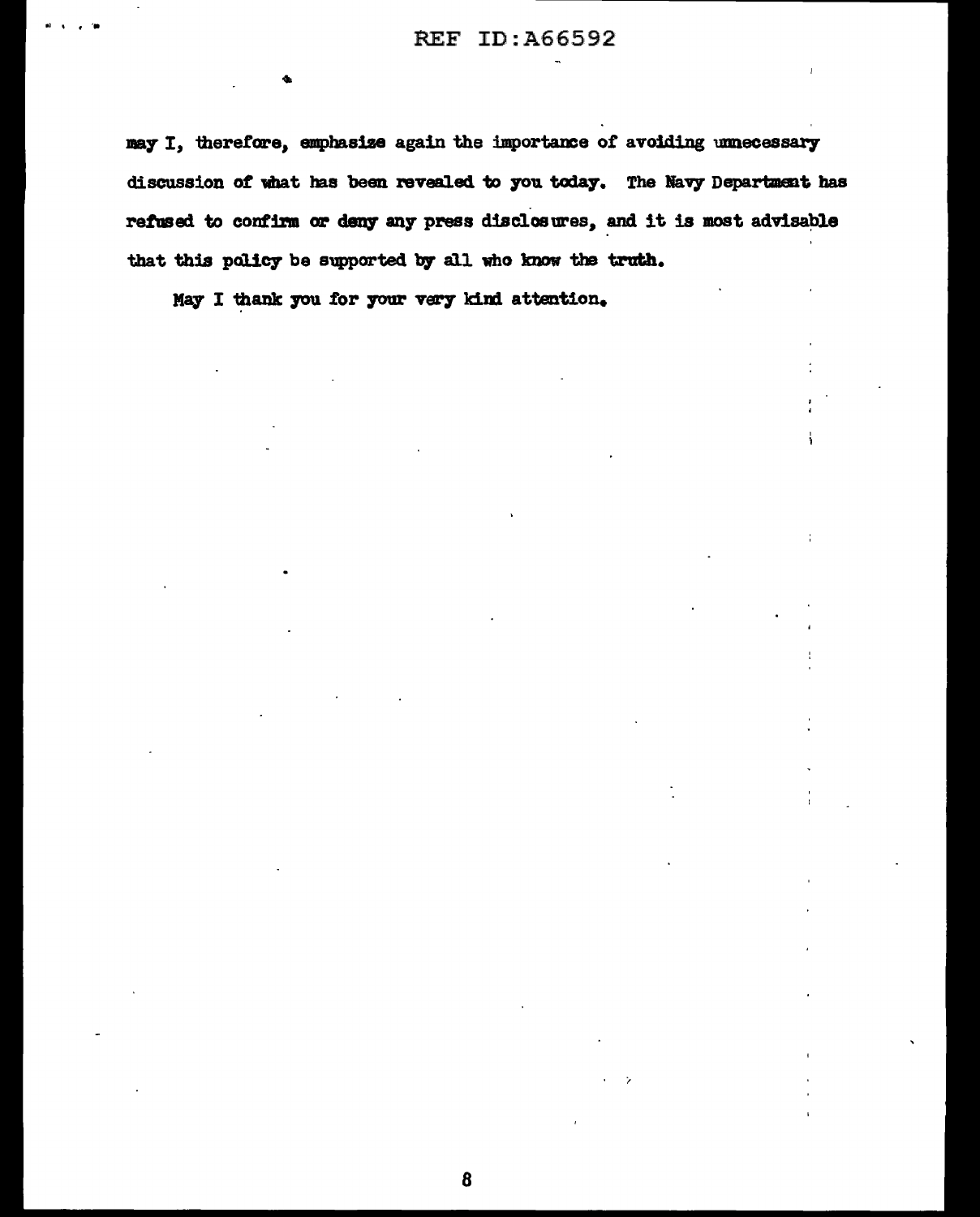EXTRACT FROM: LECTURE ON OOMMUNICATION INTELLIGENCE - Given at Naval. War College, 20 August 1948, New Port, Rhode Island by Captain J. N. Wenger, USN, Deputy Chief of Naval Communications for Supplementary Activities.

# Page 25 **through** 3

#### "YAMAMOTO

My next slide  $(4)$  illustrates the part played by communication intelligence in one of the most dramatic episodes of the war - the ambush of Admiral Yamamoto. The details of this event have been widely publicized,, but a few notes on the intelligence aspects of it may be of interest. The essential facts are shown on this slide.

A chronology of events associated with this affair follows. All times are minus *9.* 

## APRIL 14, 1943

1. At 1008, the Pearl Harbor C. I. Unit sent out a despatch to CINCPAC, COMSOPAC, and COM7THFLT containing a fragmentary translation of a Japanese message, dated  $1755/1$  13 April 1943, from CINC SOUTHEASTERN AREA FLEET to several addressees, including COMDR. BALLALE GARRISON:

On  $18$  April CINC COMBINED FLEET will  $-$ 

as follows: Ballale Island <u>--------</u> -------- -------- --------<br>Comment by FRUPAC: This is probably a schedule of inspection by CINC COMBINED FLEET. The message lacks additives, but work will be continued on it.

# APRIL 15, 1943

2. At  $15\cancel{0}1\cancel{0}$  and  $15\cancel{0}657/1$ , the Pearl Harbor and Washington C.I. Units sent out more complete translations of the same message. These are summarized on the slide.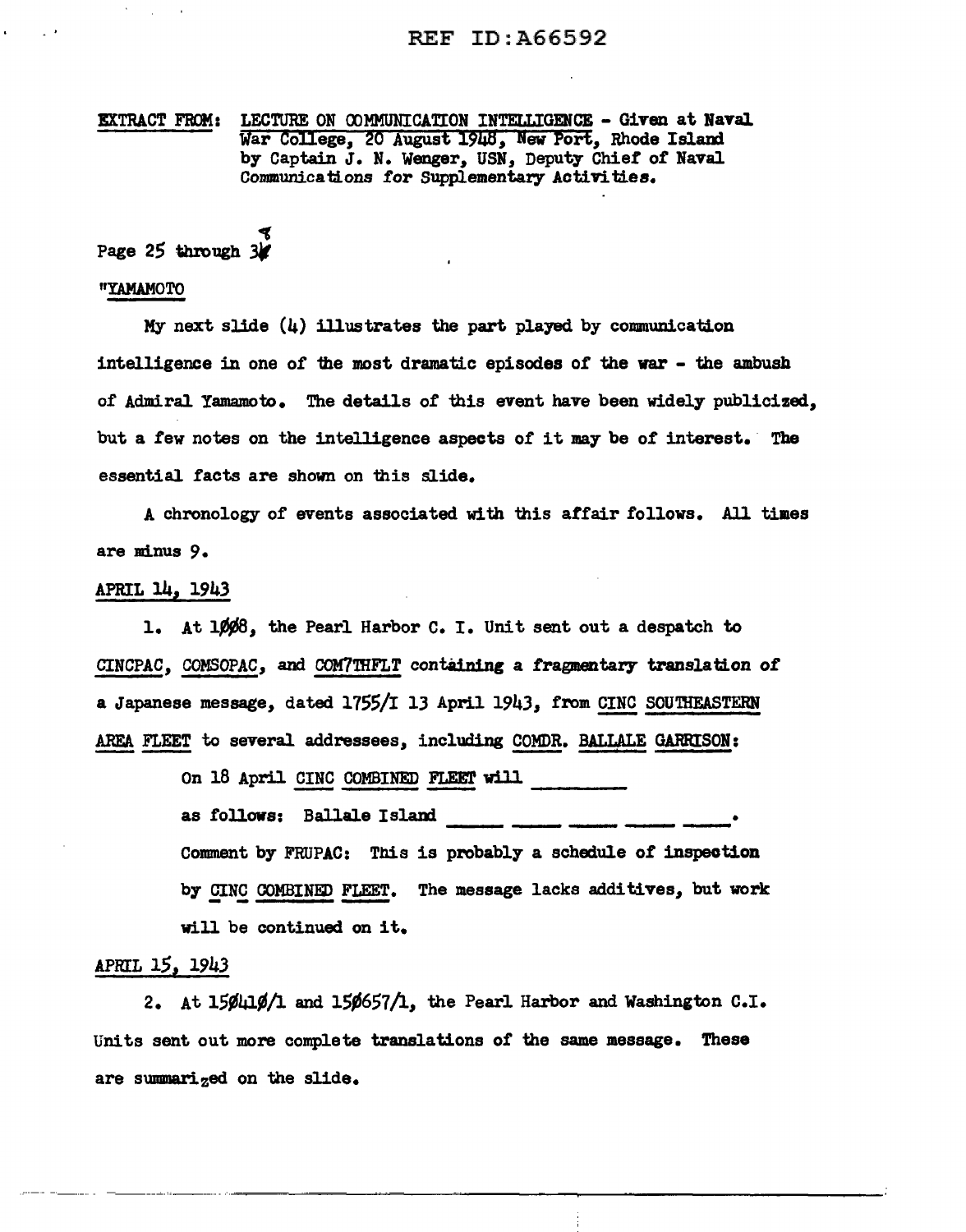At ll49/I, CINCPAC notified task force commanders in the Pacific: At 1000 (0800/I) on 18 April, YAMAMOTO himself, via bomber escorted by six fighters, will arrive from RABAUL in the BALLALE-SHORTLAND AREA. He will leave KAHILI at 16¢¢ the same day to return to RABAUL. All dates and times are "L". In case of bad weather, the trip will be postponed until 19 April.

At 1543/1, FRUMEL disseminated the translation of another Japanese message, dated  $1221/1$  April  $14$ , from RABAUL BASE FORCE to an unidentified addressee, wherein reference was made to "the special visit of YAMAMOTO", and "in view of the situation regarding air attacks on the post", certain precautionary arrangements were requested, including the moving of the "post" to a new location.

## APRIL\_l8, 1943

At *¢5¢5* and ¢535/1 April 18th, a Jap plane· was noted by FRUPAC originating encoded weather reports. FRUPAC commented (in his 181926Z  $(190426/1))$  that this was an "unusual time for Nip plane weather mission".

At almost exactly the predicted time, the enemy planes were sighted approaching BALLALE, and at  $1129/1$ , a paraphrased message of COMAIRSOLS reported as follows:

> "Major J. William Mitchel, USAFF, led P-38's into KAHILI AREA. Two bombers,; escorted by six zero's fiying in close formation, were shot down about  $\cancel{\phi}$ 73 $\cancel{\phi}/1$ . One other bomber shot down was believed to be on test flight."

#### MAY 21, 1943

At  $1500/1$  May 21st, the Japanese Navy Department originated an ALNAV, in plain text, reading in part as follows: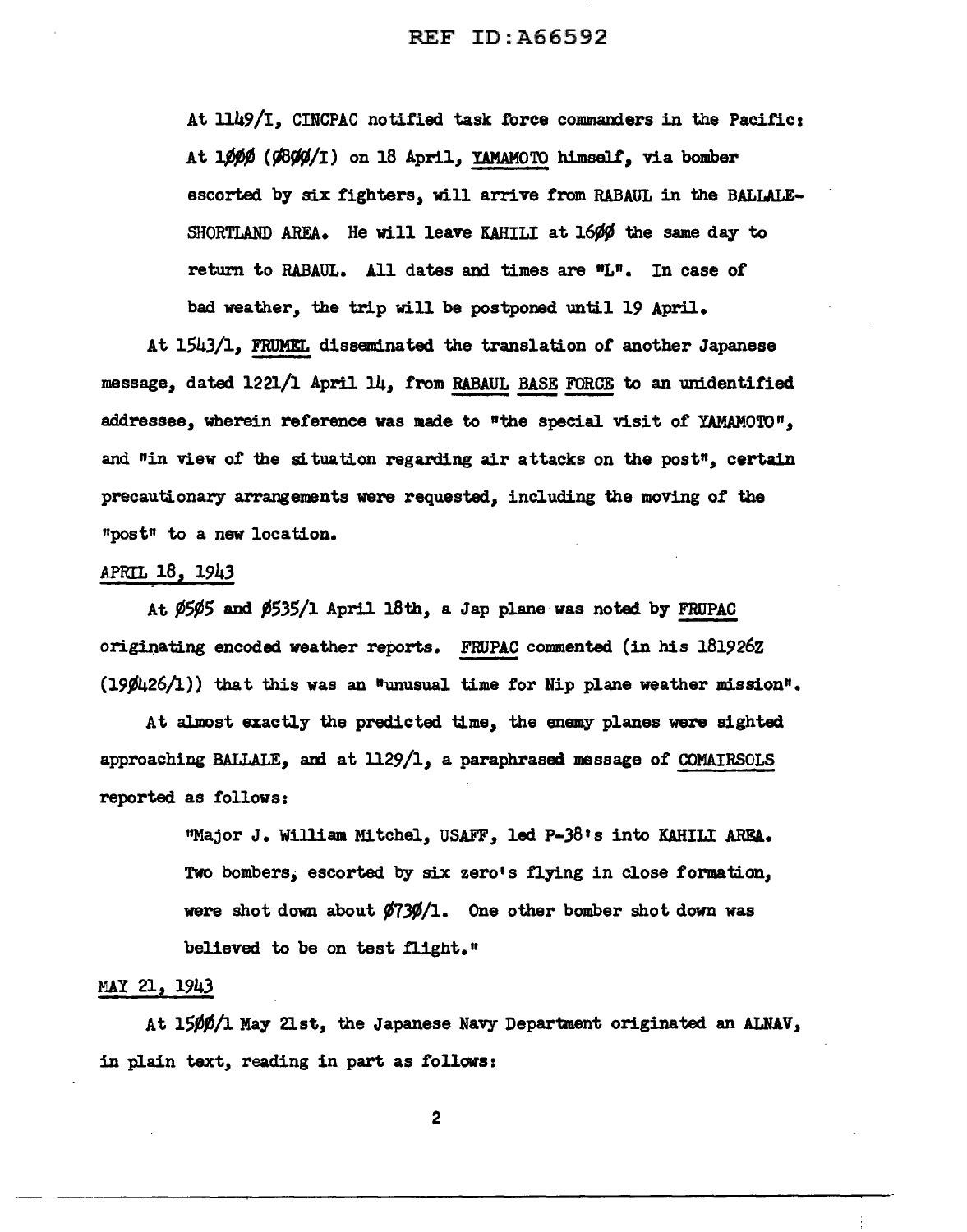"The Commander-in-Chief' or the COMBINED FLEET, ADMIRAL ISOROKU YAMAMOTO, died an heroic death in April of this year in air combat with the enemy while directing operations from a forward position."

I might say in comment that this is an excellent example or highly effective teamwork between the Army and Navy in the war. In this case, the Navy obtained the intelligence and set the trap; the Army sprang it. TRAFFIC ANALYSIS

My final example in the Pacific War illustrates the value of traf'tic analysis. This slide (5) contains headings of a series of messages actually transmitted by the Japanese and received by us. By means of these headings, and without knowledge of the contents of the texts, we were able to determine very accurately the movements of two major units of the Japanese Navy, at a time when the information was not obtainable otherwise.

All call signs in the headings are in their enciphered form and the identification of each, as obtained by reduction of the cipher, is shown immediately above it.

- On 21 April 19h4 a Naval dispatch was intercepted from KURE radio station. This is represented on the slide as heading "A".

| COLL CALL<br>SO RU RI        | DE YASIKO   | KURE RADIO                | <b>ITO191</b>            | <b>TIKA</b>        | W81                      |
|------------------------------|-------------|---------------------------|--------------------------|--------------------|--------------------------|
| SAEKI AIR STA<br>TI MA MI 6  |             | SUB CHASER 55<br>TOHISU   | <b>NIHOKO</b>            | SAEKI DEF FOR      | COMMINDIV <sub>3</sub>   |
| COMMINDIV 54<br><b>NISUE</b> | <b>TUHO</b> | <b>BB YAMATO</b><br>NURUZ |                          | CA MAYA//<br>KUT9/ |                          |
| <b>GRAND SURESCO</b>         | IMP HQ NAV  | <b>SEC</b>                | <b>BUNGO CHAN</b><br>DEF |                    | KURE DEF<br><b>COMDR</b> |
| $KO$ NT 5                    | KA TI 2     |                           | I SU O                   | <b>HA</b>          | KA NI 1                  |
| $211410$ (TEXT)              |             |                           |                          |                    |                          |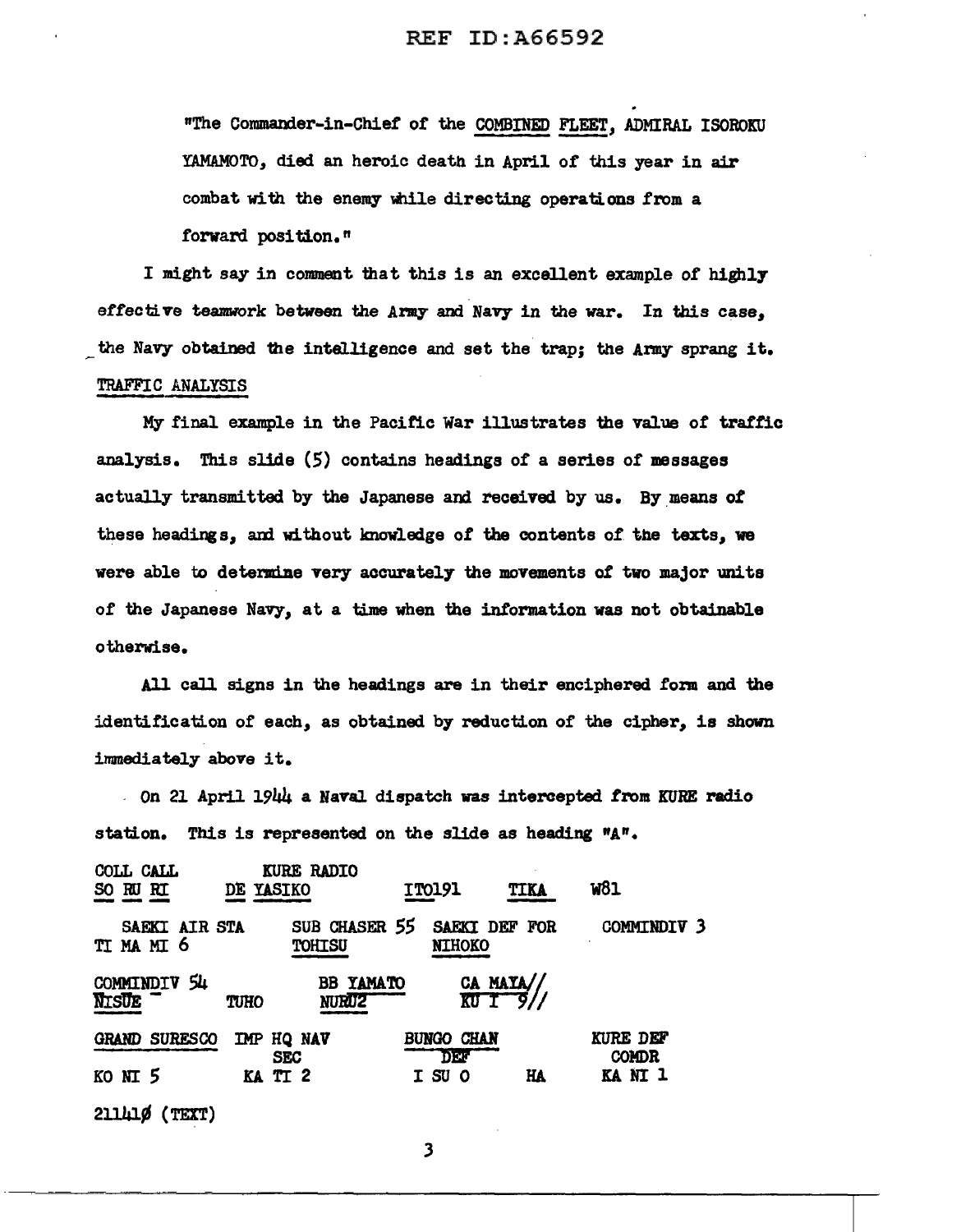From the association of the addresses it appears that this is a dispatch from the commander of the KURE DEFENSE FORCES notifying the defenses and patrols of KURE HARBOR and BUNGO CHANNEL that friendly ships are to pass through the defense area. The question as to which ships tbey are is answered by the inclusion of the call signs for the battleship YAMATO and the heavy cruiser MAYA. That the ships were leaving port rather than entering is determined by two circumstances. First, previous information had definitely placed both ships at KURE, and, second, the dispatch was transmitted on the KURE local circuit. Previous experience indicated that this dispatch would have been delivered via the TOKYO high frequency broadcast if these ships had been approaching KURE.

Accordingly, it was reported to the commander-in-chief that the battleship YAMATO and the heavy cruiser MAYA were about to sortie through the BUNGO channel. No prediction as to destination was then possible.

On 22 April 1944, another dispatch pertaining to these ships was intercepted from KURE radio stations. This is heading "B" on the slide. As the call signs for mobile units were changed daily you will note that they differ from those appearing in heading "A".

(See YAMATO and MAYA)

|  | COLL CALL      |                                  |      | KURE RADIO |             | $ITO 411 - ONA W78$                   |            |  |
|--|----------------|----------------------------------|------|------------|-------------|---------------------------------------|------------|--|
|  | SO RURI        | DE                               |      | YA SI KO   |             |                                       |            |  |
|  |                | MANILA TPN<br>DEPT               |      |            | BB YAMATO   |                                       | CA MAYA    |  |
|  | TI // NI RU NA |                                  | TUHO |            | $MU$ KI $3$ |                                       | TO RE 1 // |  |
|  |                | CINC 3RD SO<br>EX FLT<br>RE MU 8 |      | HA         |             | <b>KURE TPN</b><br>יויקות<br>KI TI WA | BT         |  |

2216li4 (TEXT)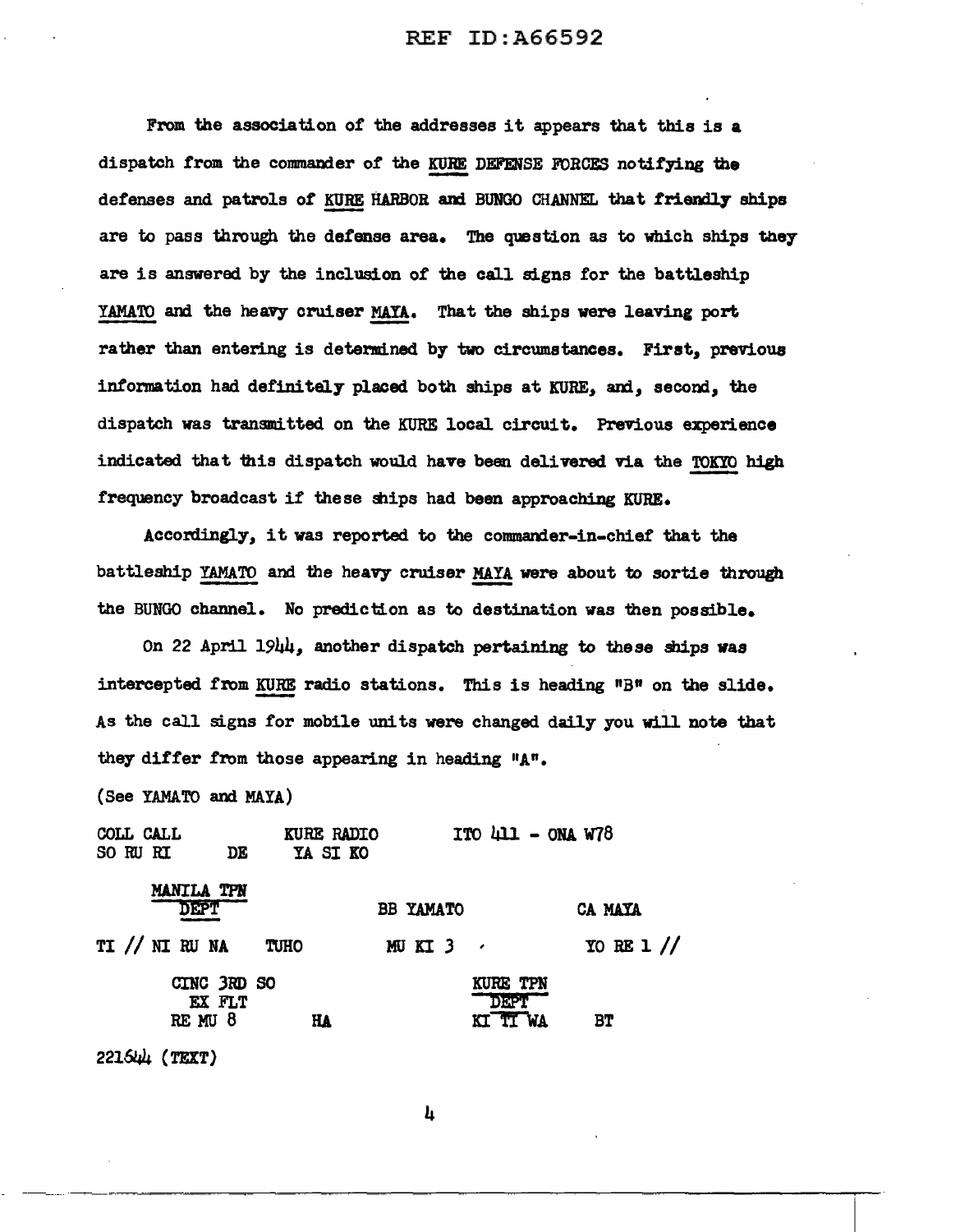This is a dispatch from the KURE transportation office to the corres-<br>ponding office in MANILA and evidently concerns a shipment from KURE to MANILA which is apparently on board the two ships. But now we have information as to their destination. There is additional evidence that they have left KURE (delivery to the two being accomplished by KURE radio) but are still in the immediate vicinity of KURE because the delivery was by a frequency used for local communications.

Accordingly it was reported to the commander-in-chief that the YAMATO and MAYA which had left KURE on the day before were headed toward MANILA.

2.3 April another dispatch was intercepted, this time from TAKAO (on  $FORMOSA)$  radio station. This is shown on the slide as heading  $"C"$ .

| RU             | BB YAMATO<br>KU NA                                        | <b>TAKAO RADIO</b><br>DE<br>TA HI O |                               | RO NA                            | W58                                                          |
|----------------|-----------------------------------------------------------|-------------------------------------|-------------------------------|----------------------------------|--------------------------------------------------------------|
|                | <b>SINGAPORE</b><br><b>THEM DEF</b><br>$\pi$ //<br>NO A 1 | <b>TUHO</b>                         | <b>TAMATO</b><br>$KI$ $A$ $4$ | ממ<br><b>YUKIKAZE</b><br>HE TA 6 | DD<br><b>SHIMAKAZE</b><br>$\overline{0}$ $\overline{2}$<br>0 |
|                | CINC 1ST<br>MOBILE FLEET                                  | <b>CINC</b><br>2ND FLEET            |                               | <b>CINC</b><br>3RD FLEET         | <b>KURE</b><br><b>TPN</b>                                    |
| $\prime\prime$ | $ROO$ <b>L</b>                                            | $SU$ NA $4$                         |                               | SEMA 2<br>HA                     | KI TI WA                                                     |

#### 231423 (TEXT)

This second dispatch from the KURE transportation department now<br>indicates that at least part of the shipment on board the YAMATO is destined for SINGAPORE; hence the YAMATO is only stopping at MANILA but till continue on to SINGAPORE. Also the direct delivery by TAKAO radio indicates that the ship has now arrived in the FORMOSA area. As the ship departed on the 21st, this was a logical conclusion. We also pick up the fact that she is being escorted by at least two destroyers (YUKIKAZE and SHIMAKAZE). Other dispatches from the KURE transportation department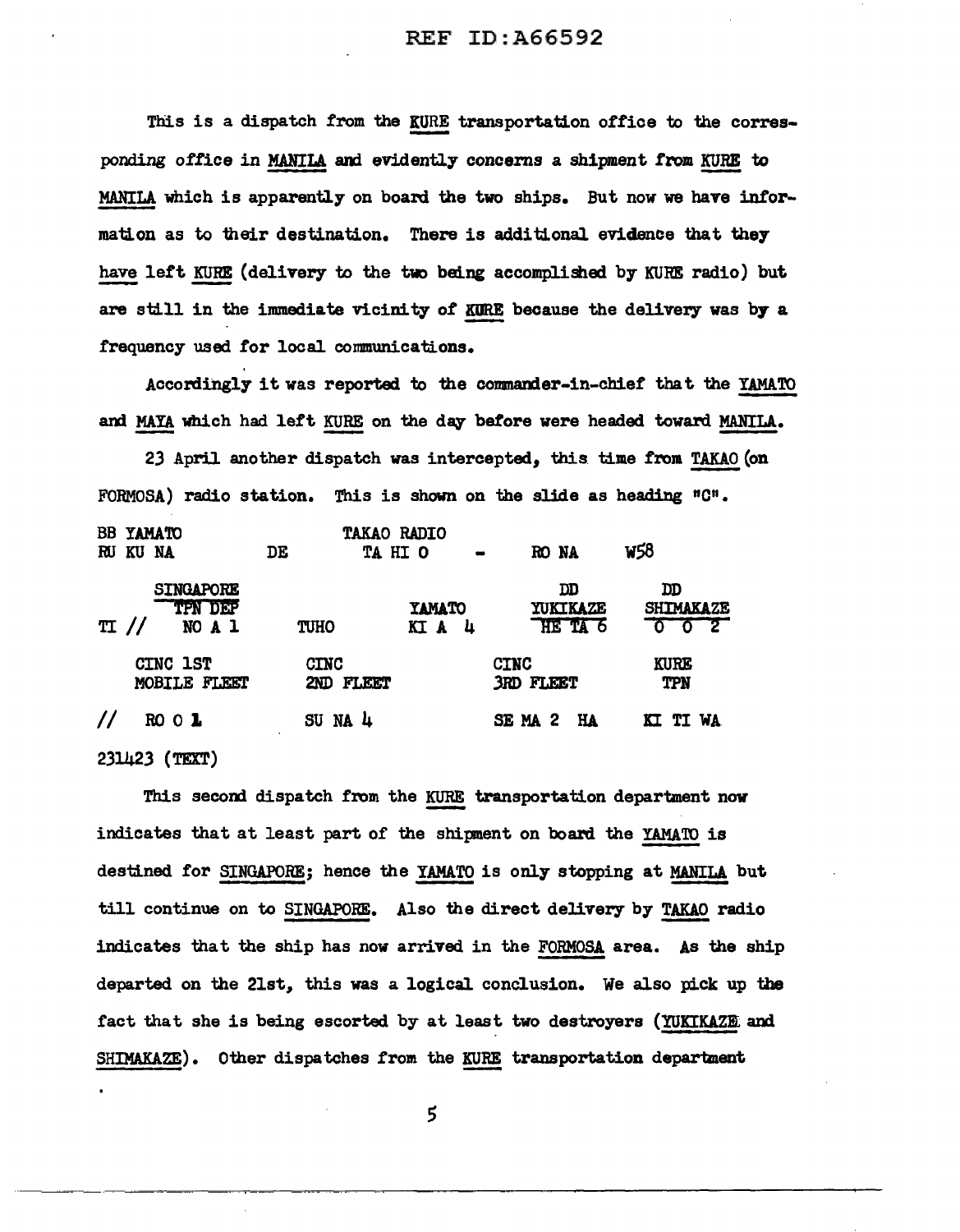carried similar headings which confirmed the tacts drawn from this area.

Incidentally, it is worth noting that this movement was probabl7 conducted in great secrecy by the Operational Commander Afioat only to have it given away completely by a shore administrative office.

Time does not permit us to pursue this analysis, but the ships movements were predicted and followed to MANILA and SINGAPORE in this manner. The strategic situation was such that immediate advantage could not be taken of it but at least the whereabouts of two important enemy units was accurately known, as was later fully confirmed.

#### THE ATLANTIC WAR

We shall now turn to the Atlantic. There our problem was of a different nature. We had to rely upon means other than cryptanalysis to determine the location and movement of enemy forces. Radar and sonar had demonstrated tremendous potentialities as aids in the U-boat hunt, but these aids had to be brought within their effective range before they could be useful. It was here that communication intelligence supplied the necessary link.

By means of direction finders the problem of search was vastly simplified, and aircraft and surface vessels were enabled to confine their • operations to profitable areas. Conversely it was possible to divert the convoys from those areas where the probability of attack was high. Success against the German submarines was thus in the end primarily the result of the highly efficient coordination of communication intelligence, radar, sonar, aircraft and surface escorts. From the time this coordination became effective, the enemy's submarine losses began to mount sharply and our losses in the Atlantic showed a marked and steady decline.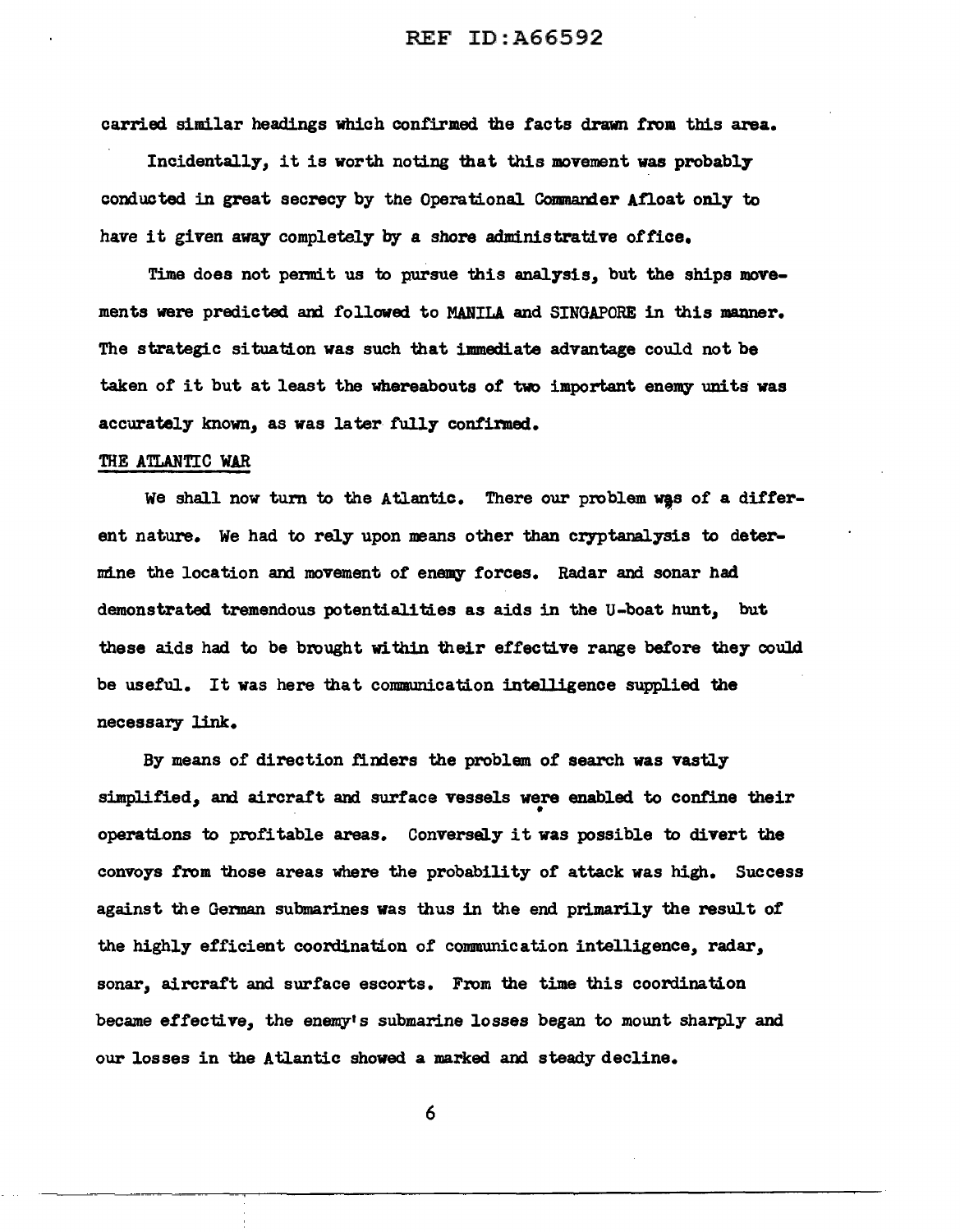In order for direction finder bearings to be useful they had to be collected at operational centers in Washington, London, and Ottawa in a matter of minutes. This required the establishment of a flash communication system covering the entire Atlantic area, by means of which controlling stations covering the radio spectrum could alert the D/F stations to the desired transmission. The submarines were alive to the effectiveness of our direction finders and resorted to all sorts of measures to defeat them, including extremely short transmissions which had to be identified and intercepted in a matter of secoms. Despite these difficulties, it was possible in the latter months of the war to obtain and plot bearings from practically all of the stations in the Atlantic within a matter of 15 or 2¢ minutes. About the middle of the war shipboard direction finders had become sufficiently workable to permit their use by forces afloat. These shipboard equipments were then coordinated with the shore direction timer system and the general effectiveness of the network was somewhat improved.

The next three slides  $(6)$ ,  $(7)$  and  $(8)$  are actual examples of three daily situation plots forty-eight hours apart. The black dots represent direction finder fixes on U-boat radio transmissions. As you can see, the dots show clearly the active submarine operating areas. These situation plots are of particular interest because they show the developments of two wolf-pack attacks. These are clearly indicated by the concentrations of dots in the latter two plots.

## D/F PROBLEMS

As important as the direction fimer proved to be, its practical application presented a number of formidable technical. problems. Fixing a position was more an art than a science. The vagaries of wave propaga-